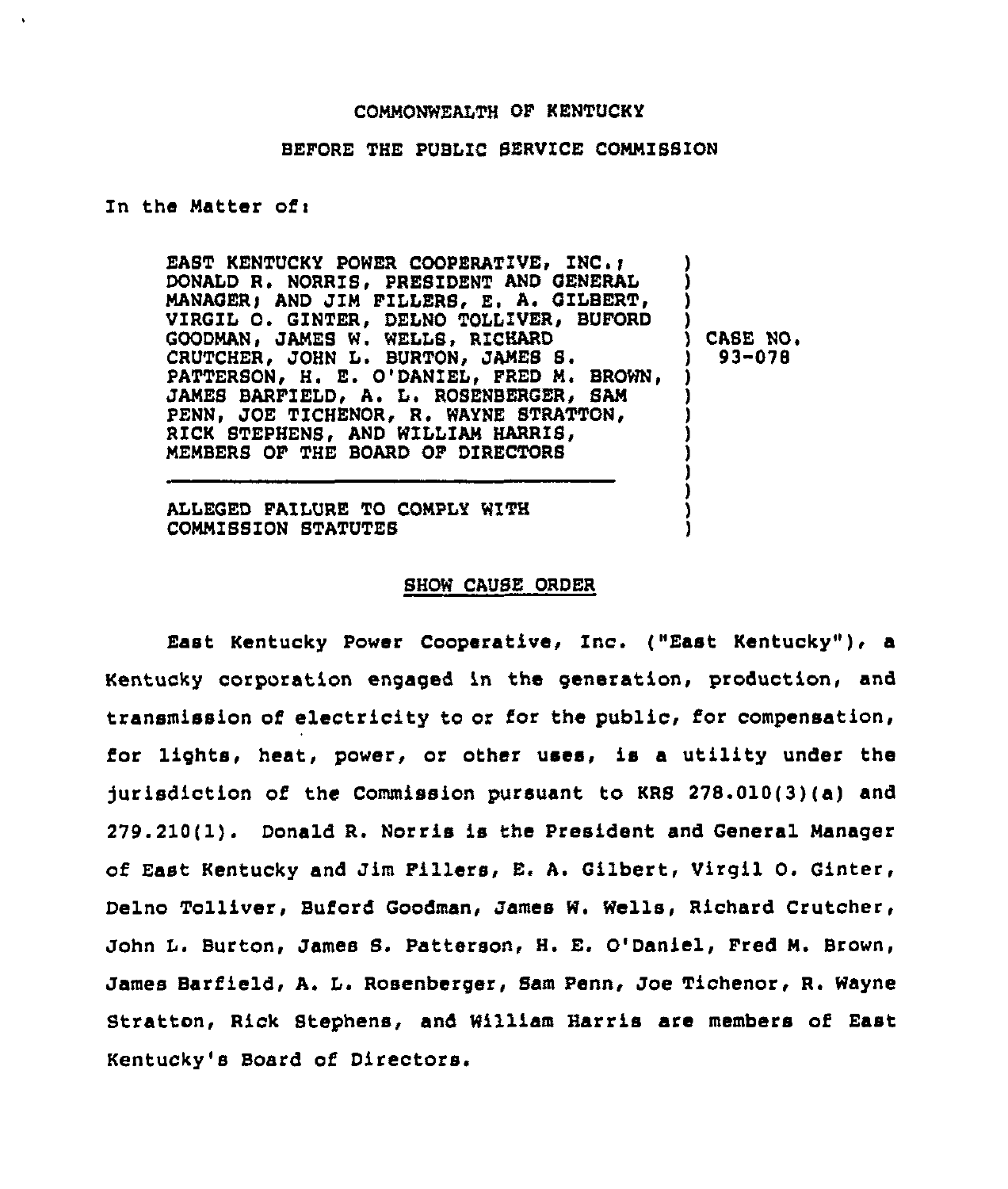KRB 278.020( 1) prohibits a Jurisdictional utility from beginning the construction of any eguipment to be used for furnishing utility service without first obtaining a certificate of public convenience and necessity from the Commission. On March 20, 1992, East Kentucky filed an application with the Commission, docketed as Case No.  $92-112$ , requesting a certificate of convenience and necessity to construct three combustion turbines in Clark County, Kentucky. Based on the record evidence in that case, it appears that on February 26, 1992 East Kentucky entered into <sup>a</sup> contract with Asea Brown Boveri ("ABB"), the manufacturer of the combustion turbines. That contract authorised ABB to begin the construction of the combustion turbines prior to the issuance of a certilicate to construct, and also obligated East Kentucky to incur significant financial penalties in the event the contract would be terminated. As of the date that East Kentucky's application was filed in Case No. 92-112, the cancellation penalties were 64.7 million and as of the August 25, 1992 hearing in that case, the penalties had escalated to 924.5 million. It further appears that East Kentucky's management informed its Board of Directors of the construction and penalty schedules set forth in the contract with ABB and, with such knowledge, the Board of Directors voted on

 $\mathbf{1}$ Case No. 92-112, The Application of East Kentucky Power Cooperative, Inc. For a Certificate of Public Convenience and Necessity, and a Certificate of Environmental Compatibility for the Construction of 300 MW (Nominal) of Combustion Turbine Peaking Capacity and Related Transmission Facilities in Clark and Madison Counties in Kentucky.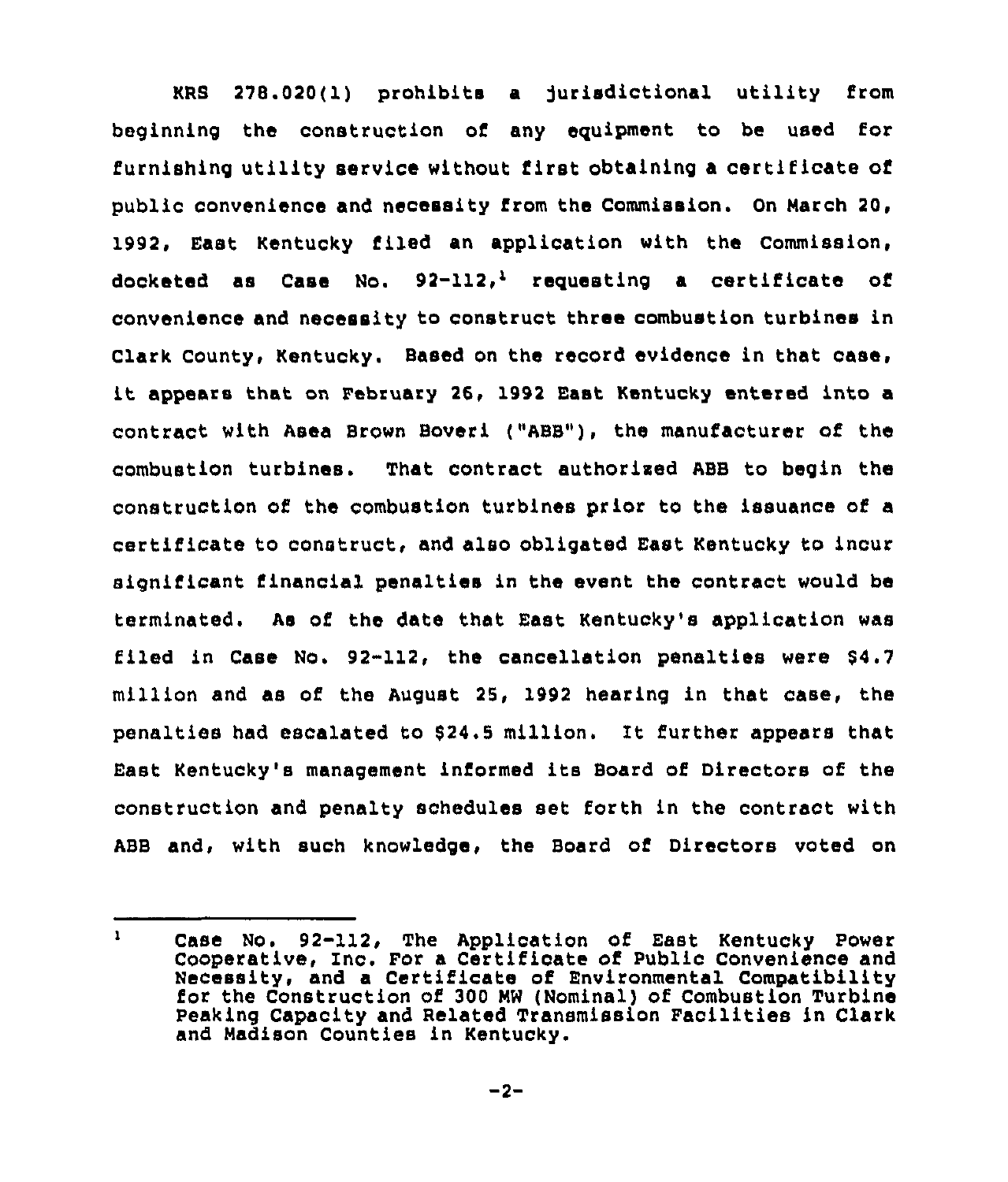February 4, 1992 to approve management's recommendation to sign the contract with ABB.

Based on a review of the record of evidence in Case No. 92-112, which is incorporated herein by reference, and being advised, the Commission finds that a prima faoie case has been made that East Kentuoky, its President and General Manager, and each member of its Board of Directors violated KRS 278.020(1) by beginning the construction of combustion turbines without first obtaining a certificate of convenience and necessity.

The Commission, on its own motion, HEREBY ORDERS that:

1. East Kentucky, ite President and General Manager, and each aforenamed member of its Board of Directors shall appear at a hearing on April 22, 1993, at 10:00 a.m., Eastern Daylight Time, in Hearing Room 1 of the Commission's offices at 730 Sohenkel Lane, Frankfort, Kentucky, to show cause why each should not individually be sub)ect to the penalties prescribed in KRS 278.990 for the probable violation of KRS 278.020(1).

2. East Kentucky, its President and General Manager, and each member of the Board of Directors shall file within <sup>20</sup> days of the date of this Order an individual or joint written response to the probable violation noted herein.

3. The record of evidence in Case No. 92-112 be and it hereby is incorporated by reference in the record of this case.

4. Any request for an informal conference with the Commission Staff shall be filed within 20 days from the date of this Order.

$$
-3-
$$